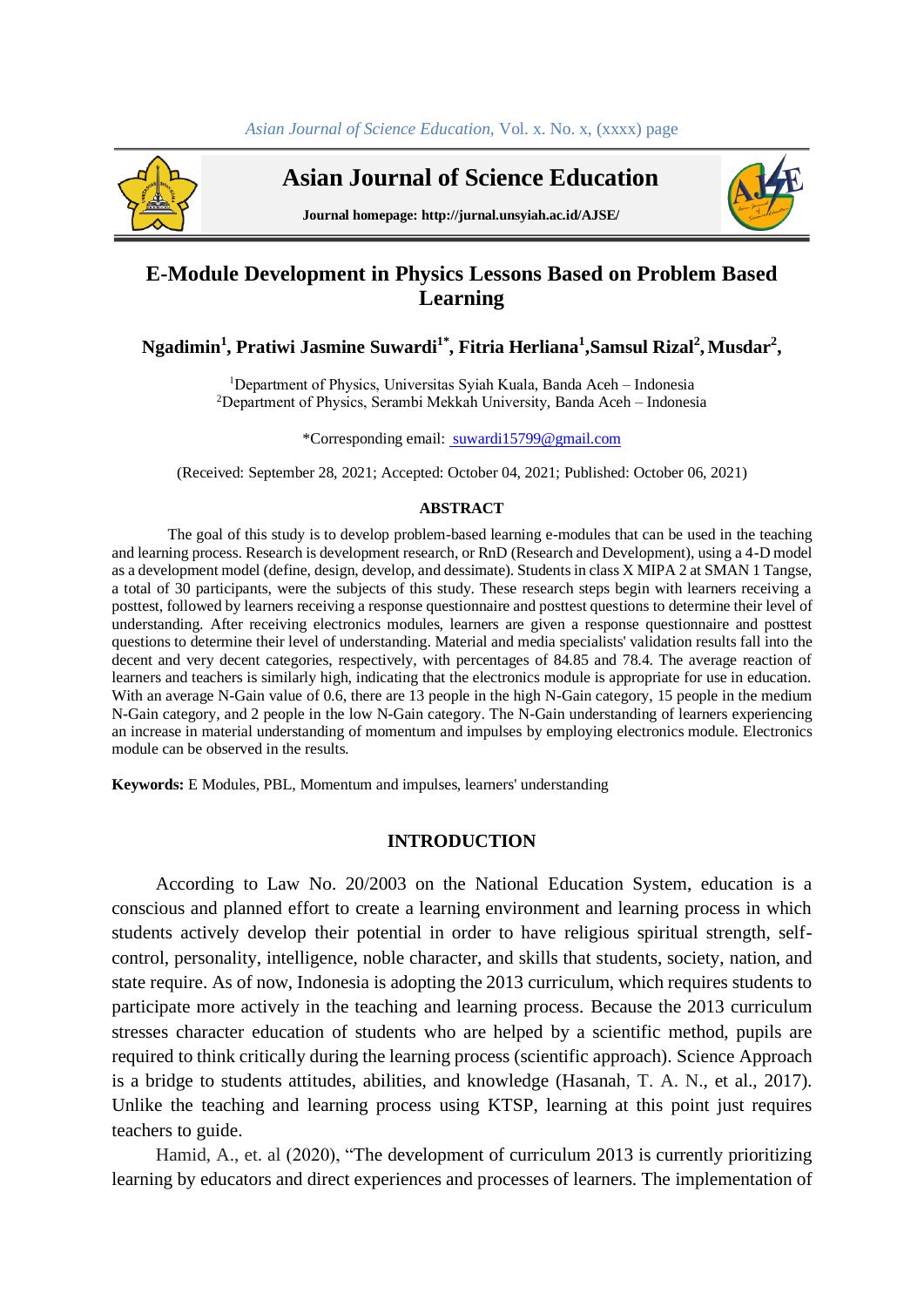curriculum 2013 is expected to encourage students to think more creative, innovative, fast, and responsive and prioritize the principle of religion in life, being a person who has contributions to the development of society and Nation". Physics is one of the ordered, graded, and continuous subjects. Understanding concepts in physics subjects is the first step in delivering concepts in other physics subjects; if students can grasp the concepts, they will be able to work on a wide range of physics topics and solve physics challenges in everyday life days without difficulty

## **Problem of Research**

The problems that are frequently found in teaching and learning activities (KBM), especially physics subjects, are teachers who play an active role in delivering lessons, while students only receive lessons without any experience from the students themselves, students there is no encouragement or lack of encouragement to develop thinking skills (Soewarno, S. et al., 2020). Participants are pushed to remember and store varied knowledge without being obliged to understand the concept of information they recall according to their ability or cognitive capacity, so that understanding of the information they remember is possible.

PBL-based learning modules are well-suited to classroom learning, particularly in Physics courses. Students will have a better understanding of concepts rather than just memorizing formulas, and they will have more opportunities to apply concepts to solve problems. Physics disciplines are more than just materials and formulas; they also include concepts, laws, principles, and theories that apply to everyday life. As a result, teaching materials that complement the PBL paradigm are required. "Teaching materials include all sorts of materials used to aid teachers or instructors in carrying out teaching and learning activities, one of which is modules," (Hasanah, T. A. N. et al., 2017).

### **Research Focus**

Due to a lack of teaching resources in schools to support teaching and learning activities, pupils are less able to comprehend current teaching materials, and teachers are sometimes unable to explain content that is in the classroom. When compared to those using only schoolbased teaching materials, the modules utilized as teaching materials are expected to help students better understand the notion of learning on momentum and impulse materials. Because the module will include an overview of content that is easier to comprehend and more entertaining, as well as examples of simple problems and practice questions. Efforts to create more engaging, inventive, and diverse modules. Modules will be more colorful, and they will be built according to the steps of the PBL learning model.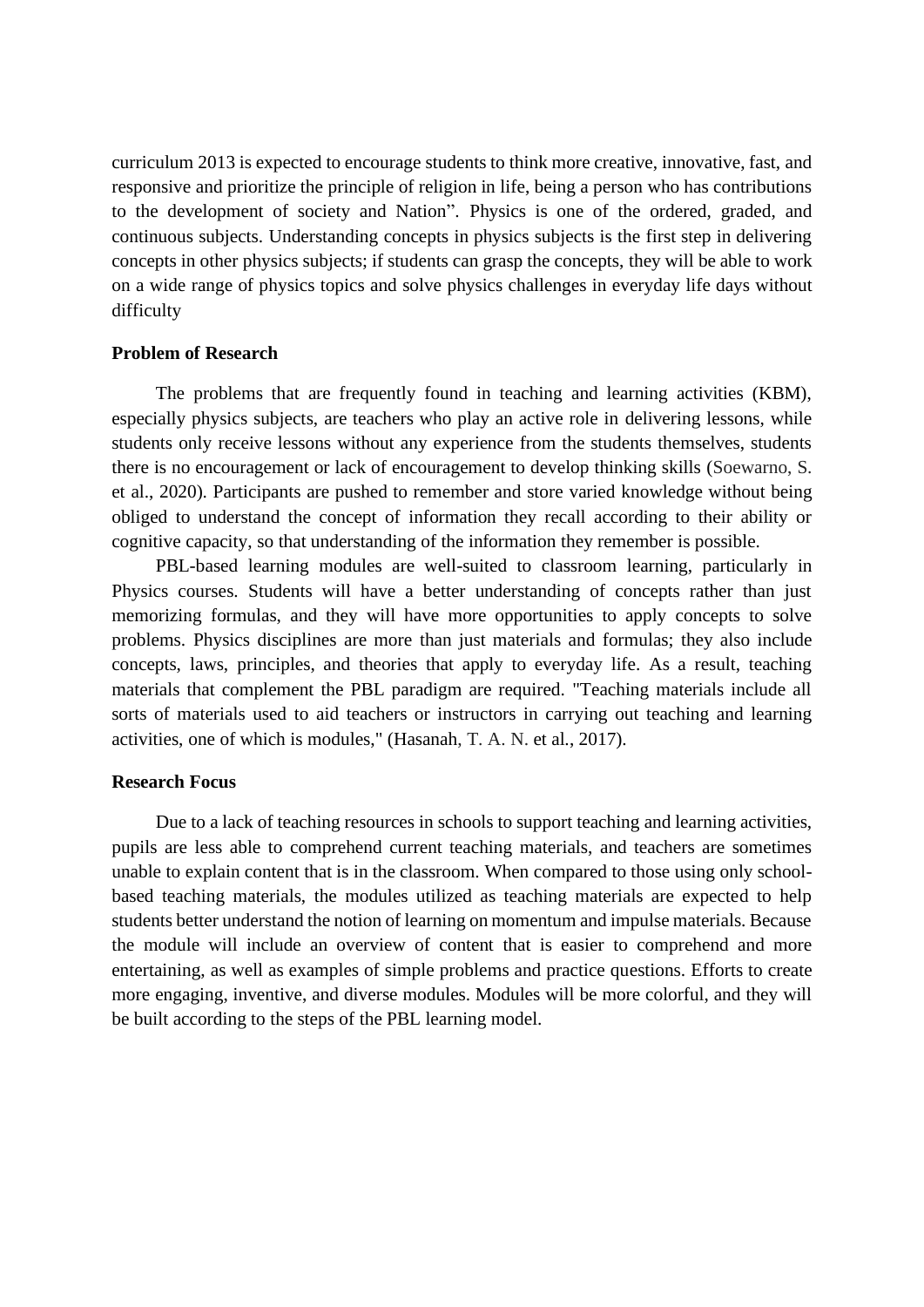## **METHODOLOGY OF RESEARCH**

## **General Background of Research**

The technique or development research utilized in this study is a sort of research in which the researcher is required to generate a product or a product of the research conducted. Development research is a research approach used to generate certain items and test the performance of these products (Sugiyono, 2015). An electronics module, sometimes known as an e-Modul, was produced as part of the research.

There are numerous model development models in R&D research, this study will focus on the 4-D model development model. The research and development research model is the product of an adaption of Thiagarajan's 4-D model (four-D model) (Handayani, R.A. et. al., 2018). The process of define, design, develop, and disseminate, also known as definition, design, development, and dissemination, is included in the research stage.

## **Subject of Research**

The participants in this study for the electronic product trial modules that have been produced are X MIPA class students at SMA Negeri 1 Tangse, PIDIE, with a total of 30 students.

## **Instrument and Procedures**

Questionnaires and learning outcome exams were utilized as data gathering tools in this study. The questionnaire employed in this research is a closed one. Several data sets were collected utilizing questionnaires in this study, including the validation of e-modules and teacher and student answers.

The following are the research tools, (1) material expert and media expert validation sheets, (2) teacher and student answer questionnaires, and (3) pretest and posttest questions were employed as data collection instruments in this study. The following is a list of the research instruments that were employed, The validation sheet grid, as well as the response questionnaire, can be found here.

| N <sub>0</sub> | Assessment<br>aspect | Assessment<br><b>Items</b>                  | <b>Question/statement</b>                                    |                                                                                                                                |  |
|----------------|----------------------|---------------------------------------------|--------------------------------------------------------------|--------------------------------------------------------------------------------------------------------------------------------|--|
|                | Eligibility          |                                             |                                                              | Load all materials that meet KD and<br>SK requirements.<br>Presentation of learning activities in<br>accordance with KD and SK |  |
|                |                      | Meteri's<br>compatibility with<br>SK and KD | 2.                                                           |                                                                                                                                |  |
|                | for Content          |                                             | The module contains all of the<br>3.<br>necessary materials. |                                                                                                                                |  |
|                |                      | Materials<br>Accuracy                       | 4.                                                           | Module concepts and definitions can<br>assist in clarifying the topic.                                                         |  |

**Table 1.** Grid of Material Expert Validation Sheets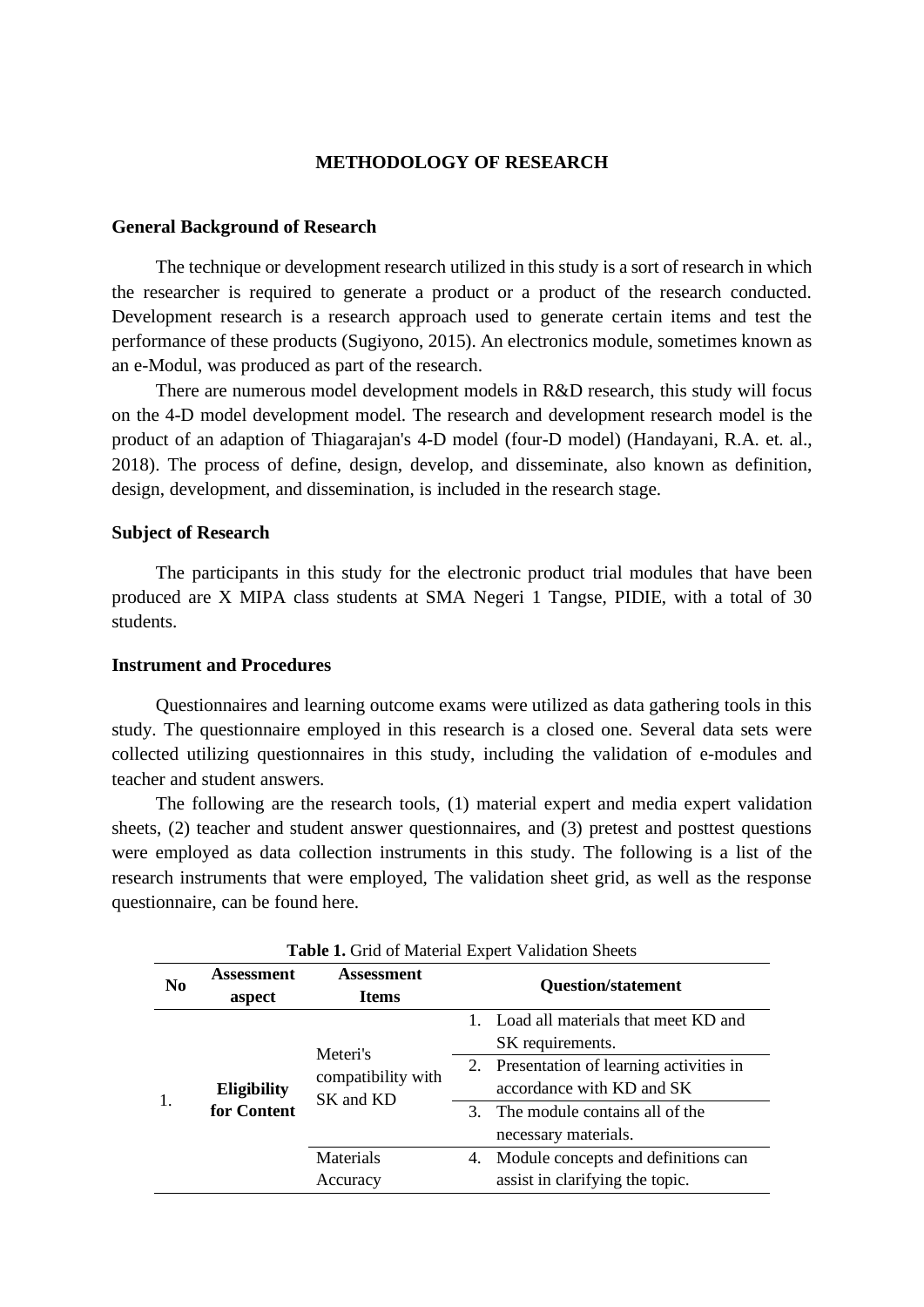|    |                     |                                               | Modules with examples and cases that<br>5.                                                                                                                                                                                                                                                                                                                                                                                                                                                                                                                                                                                                                                                                                                                                                                                                                                                                                                                                                                                                                          |  |
|----|---------------------|-----------------------------------------------|---------------------------------------------------------------------------------------------------------------------------------------------------------------------------------------------------------------------------------------------------------------------------------------------------------------------------------------------------------------------------------------------------------------------------------------------------------------------------------------------------------------------------------------------------------------------------------------------------------------------------------------------------------------------------------------------------------------------------------------------------------------------------------------------------------------------------------------------------------------------------------------------------------------------------------------------------------------------------------------------------------------------------------------------------------------------|--|
|    |                     |                                               | correspond to the study material                                                                                                                                                                                                                                                                                                                                                                                                                                                                                                                                                                                                                                                                                                                                                                                                                                                                                                                                                                                                                                    |  |
|    |                     |                                               | Images/illustrations that correspond to<br>6.<br>the study material                                                                                                                                                                                                                                                                                                                                                                                                                                                                                                                                                                                                                                                                                                                                                                                                                                                                                                                                                                                                 |  |
|    |                     |                                               | The terms employed can aid in the<br>7.                                                                                                                                                                                                                                                                                                                                                                                                                                                                                                                                                                                                                                                                                                                                                                                                                                                                                                                                                                                                                             |  |
|    |                     |                                               | comprehension of the material.                                                                                                                                                                                                                                                                                                                                                                                                                                                                                                                                                                                                                                                                                                                                                                                                                                                                                                                                                                                                                                      |  |
|    |                     |                                               | The module's symbols and icons relate<br>8.                                                                                                                                                                                                                                                                                                                                                                                                                                                                                                                                                                                                                                                                                                                                                                                                                                                                                                                                                                                                                         |  |
|    |                     |                                               | to the content.                                                                                                                                                                                                                                                                                                                                                                                                                                                                                                                                                                                                                                                                                                                                                                                                                                                                                                                                                                                                                                                     |  |
|    |                     |                                               | Make sure you have a clear library<br>9.<br>source.<br>10. The module contains all of the<br>relevant learning resources.<br>11. Using real-life scenarios as examples<br>12. The graphics used in the presentation<br>aid in the comprehension of the<br>material.<br>13. The module contains all of the<br>relevant learning resources.<br>14. Using real-life scenarios as examples<br>15. The graphics used in the presentation<br>aid in the comprehension of the<br>material.<br>16. The notion of learning materials is<br>organized according to the sequence<br>in which learning activities are<br>completed.<br>17. Every learning exercise has instances<br>of problems.<br>18. Every learning activity includes a<br>question-training component.<br>19. In the question practice, there is a<br>critical answer.<br>20. The modules include prefaces,<br>glossaries, summaries, and<br>bibliographies.<br>21. Learners can readily comprehend the<br>module's content on their own.<br>22. A list of learning exercises organized<br>into paragraphs. |  |
|    |                     |                                               |                                                                                                                                                                                                                                                                                                                                                                                                                                                                                                                                                                                                                                                                                                                                                                                                                                                                                                                                                                                                                                                                     |  |
|    |                     |                                               |                                                                                                                                                                                                                                                                                                                                                                                                                                                                                                                                                                                                                                                                                                                                                                                                                                                                                                                                                                                                                                                                     |  |
|    |                     | Material                                      |                                                                                                                                                                                                                                                                                                                                                                                                                                                                                                                                                                                                                                                                                                                                                                                                                                                                                                                                                                                                                                                                     |  |
|    |                     | Revisions                                     |                                                                                                                                                                                                                                                                                                                                                                                                                                                                                                                                                                                                                                                                                                                                                                                                                                                                                                                                                                                                                                                                     |  |
|    |                     | <b>Boosting</b>                               |                                                                                                                                                                                                                                                                                                                                                                                                                                                                                                                                                                                                                                                                                                                                                                                                                                                                                                                                                                                                                                                                     |  |
|    |                     | Curiosity                                     |                                                                                                                                                                                                                                                                                                                                                                                                                                                                                                                                                                                                                                                                                                                                                                                                                                                                                                                                                                                                                                                                     |  |
|    |                     |                                               |                                                                                                                                                                                                                                                                                                                                                                                                                                                                                                                                                                                                                                                                                                                                                                                                                                                                                                                                                                                                                                                                     |  |
|    |                     | Techniques of<br>presentation                 |                                                                                                                                                                                                                                                                                                                                                                                                                                                                                                                                                                                                                                                                                                                                                                                                                                                                                                                                                                                                                                                                     |  |
|    |                     |                                               |                                                                                                                                                                                                                                                                                                                                                                                                                                                                                                                                                                                                                                                                                                                                                                                                                                                                                                                                                                                                                                                                     |  |
|    |                     |                                               |                                                                                                                                                                                                                                                                                                                                                                                                                                                                                                                                                                                                                                                                                                                                                                                                                                                                                                                                                                                                                                                                     |  |
|    |                     |                                               |                                                                                                                                                                                                                                                                                                                                                                                                                                                                                                                                                                                                                                                                                                                                                                                                                                                                                                                                                                                                                                                                     |  |
| 2. | <b>Eligibility</b>  |                                               |                                                                                                                                                                                                                                                                                                                                                                                                                                                                                                                                                                                                                                                                                                                                                                                                                                                                                                                                                                                                                                                                     |  |
|    | for the             | Support for                                   |                                                                                                                                                                                                                                                                                                                                                                                                                                                                                                                                                                                                                                                                                                                                                                                                                                                                                                                                                                                                                                                                     |  |
|    | <b>Presentation</b> | Presentations                                 |                                                                                                                                                                                                                                                                                                                                                                                                                                                                                                                                                                                                                                                                                                                                                                                                                                                                                                                                                                                                                                                                     |  |
|    |                     |                                               |                                                                                                                                                                                                                                                                                                                                                                                                                                                                                                                                                                                                                                                                                                                                                                                                                                                                                                                                                                                                                                                                     |  |
|    |                     |                                               |                                                                                                                                                                                                                                                                                                                                                                                                                                                                                                                                                                                                                                                                                                                                                                                                                                                                                                                                                                                                                                                                     |  |
|    |                     |                                               |                                                                                                                                                                                                                                                                                                                                                                                                                                                                                                                                                                                                                                                                                                                                                                                                                                                                                                                                                                                                                                                                     |  |
|    |                     | learning<br>presentation<br>Run with a groove |                                                                                                                                                                                                                                                                                                                                                                                                                                                                                                                                                                                                                                                                                                                                                                                                                                                                                                                                                                                                                                                                     |  |
|    |                     |                                               |                                                                                                                                                                                                                                                                                                                                                                                                                                                                                                                                                                                                                                                                                                                                                                                                                                                                                                                                                                                                                                                                     |  |
|    |                     |                                               |                                                                                                                                                                                                                                                                                                                                                                                                                                                                                                                                                                                                                                                                                                                                                                                                                                                                                                                                                                                                                                                                     |  |
|    |                     |                                               |                                                                                                                                                                                                                                                                                                                                                                                                                                                                                                                                                                                                                                                                                                                                                                                                                                                                                                                                                                                                                                                                     |  |
|    |                     |                                               |                                                                                                                                                                                                                                                                                                                                                                                                                                                                                                                                                                                                                                                                                                                                                                                                                                                                                                                                                                                                                                                                     |  |

Source : Faishal, A (2015)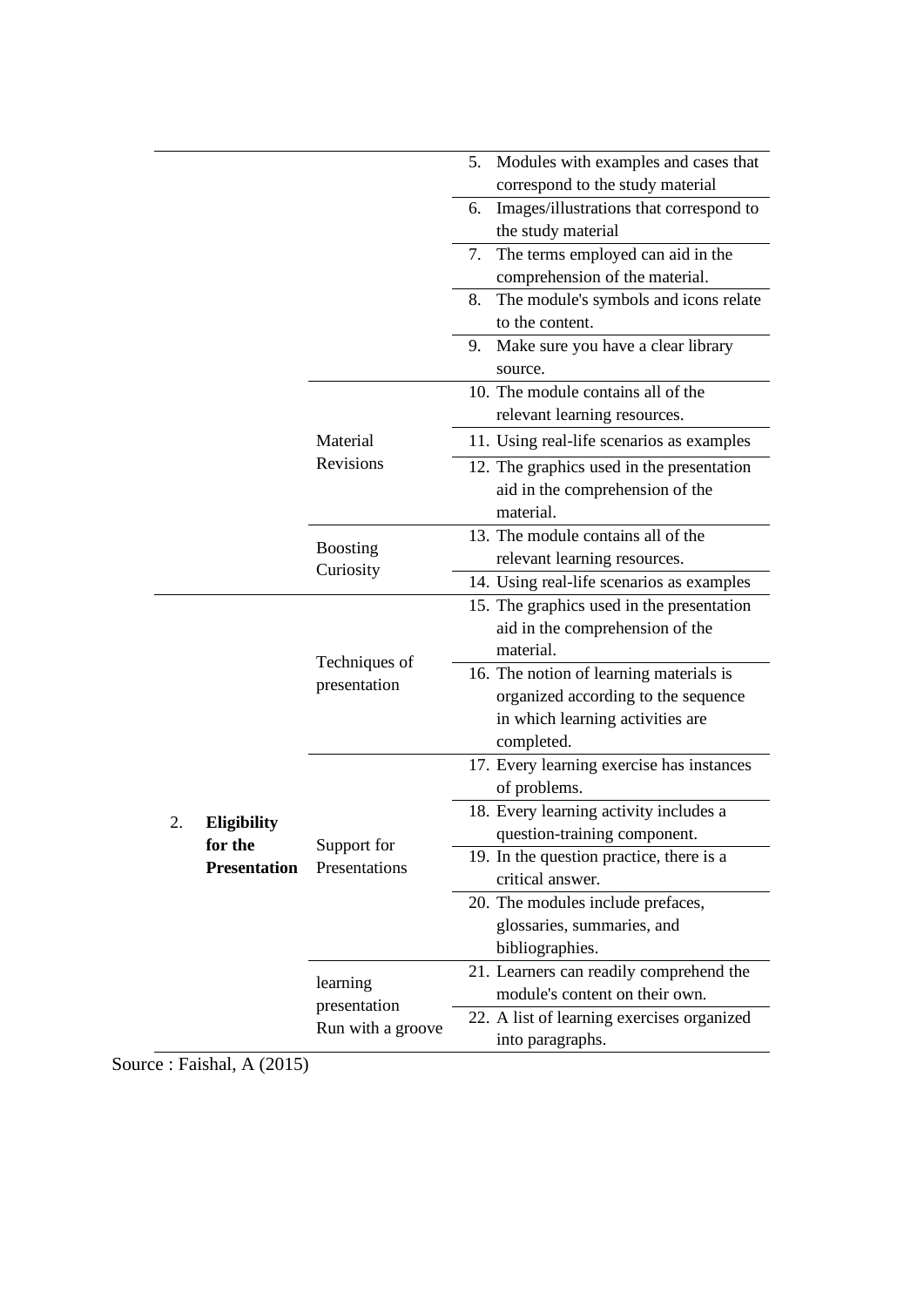| No | <b>Assessment</b><br>aspect | <b>radic 2.</b> Ond of media Expert $\gamma$ and along brice as<br><b>Assessment Items</b> | <b>Question/statement</b>                                                                                                                                                                                                                                                             |  |
|----|-----------------------------|--------------------------------------------------------------------------------------------|---------------------------------------------------------------------------------------------------------------------------------------------------------------------------------------------------------------------------------------------------------------------------------------|--|
|    |                             | Objectives for learning                                                                    | Competency achievement indicators are<br>1.<br>developed based on fundamental<br>competencies.<br>Learning objectives are created in<br>2.<br>accordance with supplement<br>achievement metrics.<br>Learning objectives are organized<br>3.<br>according to the subject and learners' |  |
|    |                             |                                                                                            | progress.<br>Materials for learning in accordance<br>4.<br>with SK                                                                                                                                                                                                                    |  |
|    | <b>Self</b>                 |                                                                                            | 5. Materials for learning in accordance<br>with KD                                                                                                                                                                                                                                    |  |
| 1. | <b>Insructional</b>         |                                                                                            | 6. Learning resources that follow the PBL<br>Model syntax of student problem<br>orientation                                                                                                                                                                                           |  |
|    |                             | Learning materials<br>specifications                                                       | 7. Learning resources that follow the<br>syntax of the PBL Model arrange<br>learners to learn.                                                                                                                                                                                        |  |
|    |                             |                                                                                            | Individual and group investigations are<br>8.<br>guided by learning resources that follow<br>the PBL Model syntax.                                                                                                                                                                    |  |
|    |                             |                                                                                            | 9. Create and present the work 4. Examine<br>and assess the troubleshooting procedure<br>10. All resources are loaded in accordance                                                                                                                                                   |  |
|    |                             |                                                                                            | with fundamental skills.                                                                                                                                                                                                                                                              |  |
| 2. | <b>Self</b>                 | All resources in<br>compliance with KD,<br>GPA, and SK are All<br>resources in             | 11. KD-specific load material<br>12. Learning resources that follow the<br>syntax of the PBL Model arrange<br>learners to learn.                                                                                                                                                      |  |
|    | <b>Contained</b>            | compliance with KD,<br>GPA, and SK are<br>contained in this<br>module.                     | 13. The module's resources on momentum<br>and impulse learning                                                                                                                                                                                                                        |  |
|    |                             |                                                                                            | 14. E-modules can be studied without the<br>use of printed materials.                                                                                                                                                                                                                 |  |
| 3. | <b>Stand Alone</b>          | Other educational<br>materials aren't used                                                 | 15. E-modules can be studied without the<br>need of audio materials.                                                                                                                                                                                                                  |  |
|    |                             |                                                                                            | 16. E-modules do not require the use of<br>video media to be learnt.                                                                                                                                                                                                                  |  |
| 4. | <b>Adaptive</b>             |                                                                                            | 17. E-modules grouped according to<br>scientific and technological progress                                                                                                                                                                                                           |  |

# **Table 2.** Grid of Media Expert Validation Sheets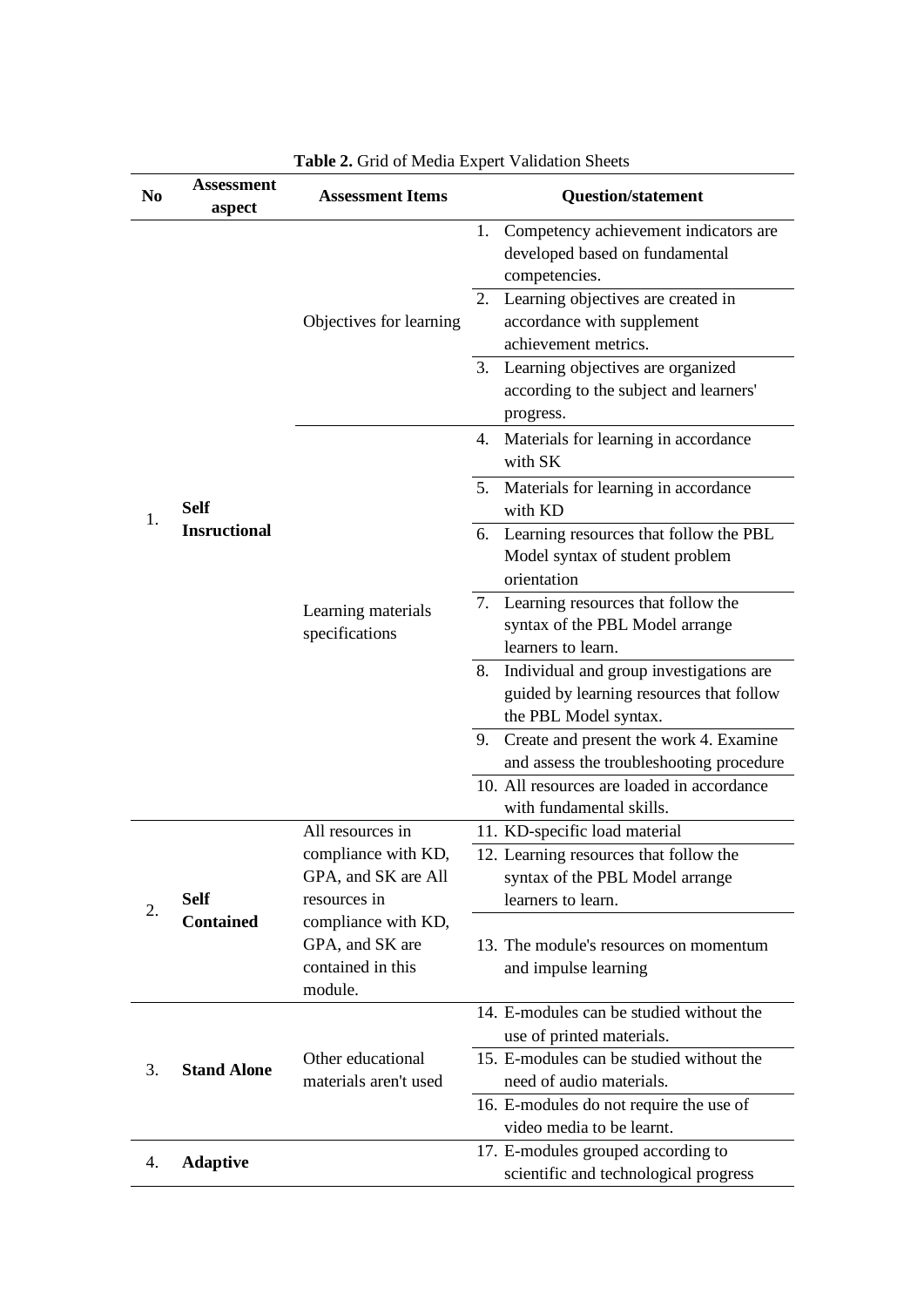|    | Modules that have    |                                                                                               |                                                                                                                         |  |
|----|----------------------|-----------------------------------------------------------------------------------------------|-------------------------------------------------------------------------------------------------------------------------|--|
|    |                      | been tailored to the<br>advancement of<br>knowledge and<br>technology.                        | 18. E-learning modules based on the type of<br>PDF software used in the research                                        |  |
|    |                      |                                                                                               | 19. Any instructions or information that                                                                                |  |
| 5. | <b>User Friendly</b> | The use of instructions<br>and exposures is<br>beneficial.                                    | appears to be beneficial<br>20. The terminology employed are simple to<br>comprehend and are of a generic<br>character. |  |
|    |                      |                                                                                               | 21. Cover design in accordance with module<br>content 4. Design compatibility with<br>subjects                          |  |
|    |                      | Design of an E-<br>Module                                                                     | 22. Learning activities are presented in a<br>consistent manner.                                                        |  |
|    |                      |                                                                                               | 23. Module contents must match the table of<br>contents.                                                                |  |
|    |                      |                                                                                               | 24. Any instructions or information that<br>appears to be beneficial                                                    |  |
|    |                      | E-Module Background                                                                           | 25. In E-Module, there is a background.                                                                                 |  |
|    |                      | Selection<br>26. E-Module background color                                                    |                                                                                                                         |  |
|    | <b>Display</b>       | In E-Module Pictures<br>and Placements, the<br>letter size is used.                           | 27. The writing color scheme does not<br>contrast with the background.                                                  |  |
| 6. |                      |                                                                                               | 28. Choosing colors for artwork, tables, and<br>other items.                                                            |  |
|    |                      | 29. Font size selection<br>In the E-Module<br>Layout, the letter size<br>is employed (layout) |                                                                                                                         |  |
|    |                      |                                                                                               | 30. Fotn employed in E-Module selection                                                                                 |  |
|    |                      |                                                                                               | 31. Spaces between sentences and<br>paragraphs must be consistent.                                                      |  |
|    |                      |                                                                                               | 32. Image size suitability                                                                                              |  |
|    |                      | In E-Module Pictures<br>and Placements, the                                                   | 33. Image positioning on E-Module<br>suitability                                                                        |  |
|    |                      | letter size is used.                                                                          | 34. Look at the image                                                                                                   |  |
|    |                      |                                                                                               | 35. Font size selection                                                                                                 |  |
|    |                      | In the E-Module                                                                               | 36. Using E-Module to create a layout                                                                                   |  |
|    |                      | Layout, the letter size<br>is employed (layout)                                               | 37. Supporting component layout on E-<br>modules                                                                        |  |
|    |                      |                                                                                               | 38. The layout of the E-Module as a whole.                                                                              |  |

Source: Daryanto (2013)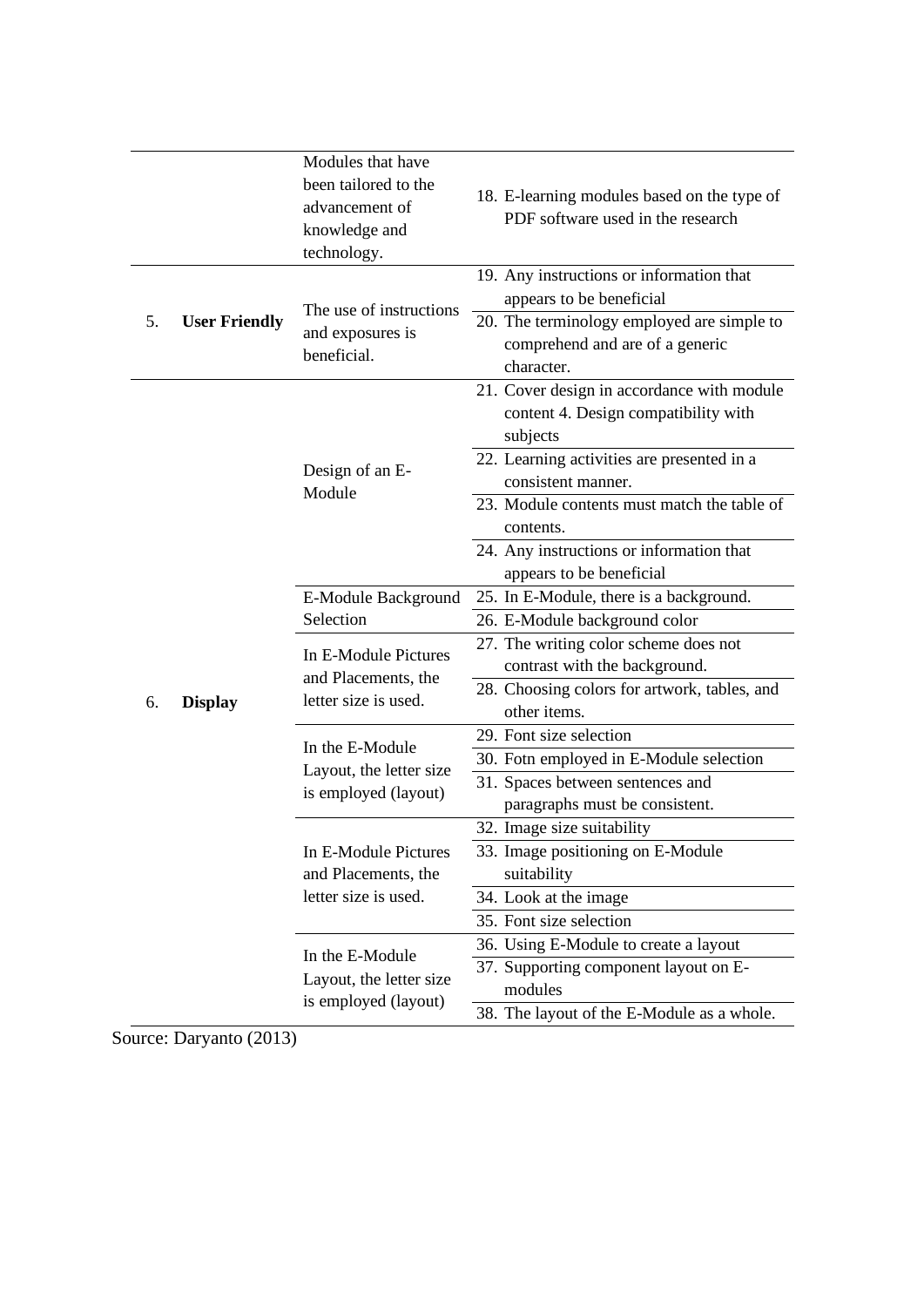| N <sub>0</sub> | Assessment<br>aspect | <b>Assessment</b><br><b>Items</b>  | <b>Question/statement</b>                         |
|----------------|----------------------|------------------------------------|---------------------------------------------------|
|                |                      |                                    | 23. This module covers the concepts of            |
|                |                      |                                    | momentum and surplus material.                    |
|                |                      |                                    | 24. The material in the module has been made      |
|                |                      |                                    | intriguing.                                       |
|                |                      | <b>Module Material</b>             | 25. Fill the module with material that            |
|                |                      | Suitability                        | corresponds to the learning objectives that       |
|                |                      |                                    | have been specified.                              |
|                |                      |                                    | 26. The instructions and explanations for the     |
|                |                      |                                    | information in the module are simple              |
|                |                      |                                    | enough for me to comprehend.                      |
| 3.             | <b>Material</b>      |                                    | 27. The language or sentence utilized in the      |
|                |                      | The Language                       | program is easy for me to understand.             |
|                |                      | That Is Employed                   | 28. I'm not a fan of vague words or sentences.    |
|                |                      | In The Conveying<br>Of Information | 29. I comprehend the foreign term in the          |
|                |                      |                                    | module completely.                                |
|                |                      | <b>Tasks And</b><br>Training       | 30. I can readily comprehend the training that    |
|                |                      |                                    | has been provided to me.                          |
|                |                      |                                    | 31. The module's training questions cover all of  |
|                |                      |                                    | the content covered in the module.                |
|                |                      |                                    | 32. I'm interested in answering the training      |
|                |                      |                                    | questions in the module.                          |
|                |                      | <b>Modules Slide</b>               | 33. Create a display on modules based on the      |
|                |                      |                                    | material.                                         |
|                |                      |                                    | 34. The layout of the layout on the module does   |
|                |                      | Design                             | not confuse me.                                   |
|                |                      |                                    | 35. I believe the size of the module's            |
|                |                      |                                    | components is appropriate.                        |
|                |                      |                                    | 36. I can read the text in the module without     |
|                |                      | The Module                         | difficulty.                                       |
|                |                      |                                    | 37. For foreign terms on the module, I can        |
|                |                      |                                    | easily read italic, underlining, or bold text.    |
| 4.             | <b>Media</b>         | Contains Text.                     | 38. The size of the letters and the placement of  |
|                |                      |                                    | capital letters on the module do not confuse      |
|                |                      |                                    | me.                                               |
|                |                      |                                    | 39. I can easily understand the material in the   |
|                |                      |                                    | module because of the image/illustration.         |
|                |                      | Color Palettes,                    | 40. I find the images/illustrations in the module |
|                |                      | Illustrations, And                 | to be fascinating.                                |
|                |                      | Images                             | 41. I am not perplexed by pictures/ilustaris.     |
|                |                      |                                    | 42. The madul contains colored                    |
|                |                      |                                    |                                                   |
|                |                      |                                    | writings/images.                                  |

**Table 3.** Grid of teacher responses to the questionnaire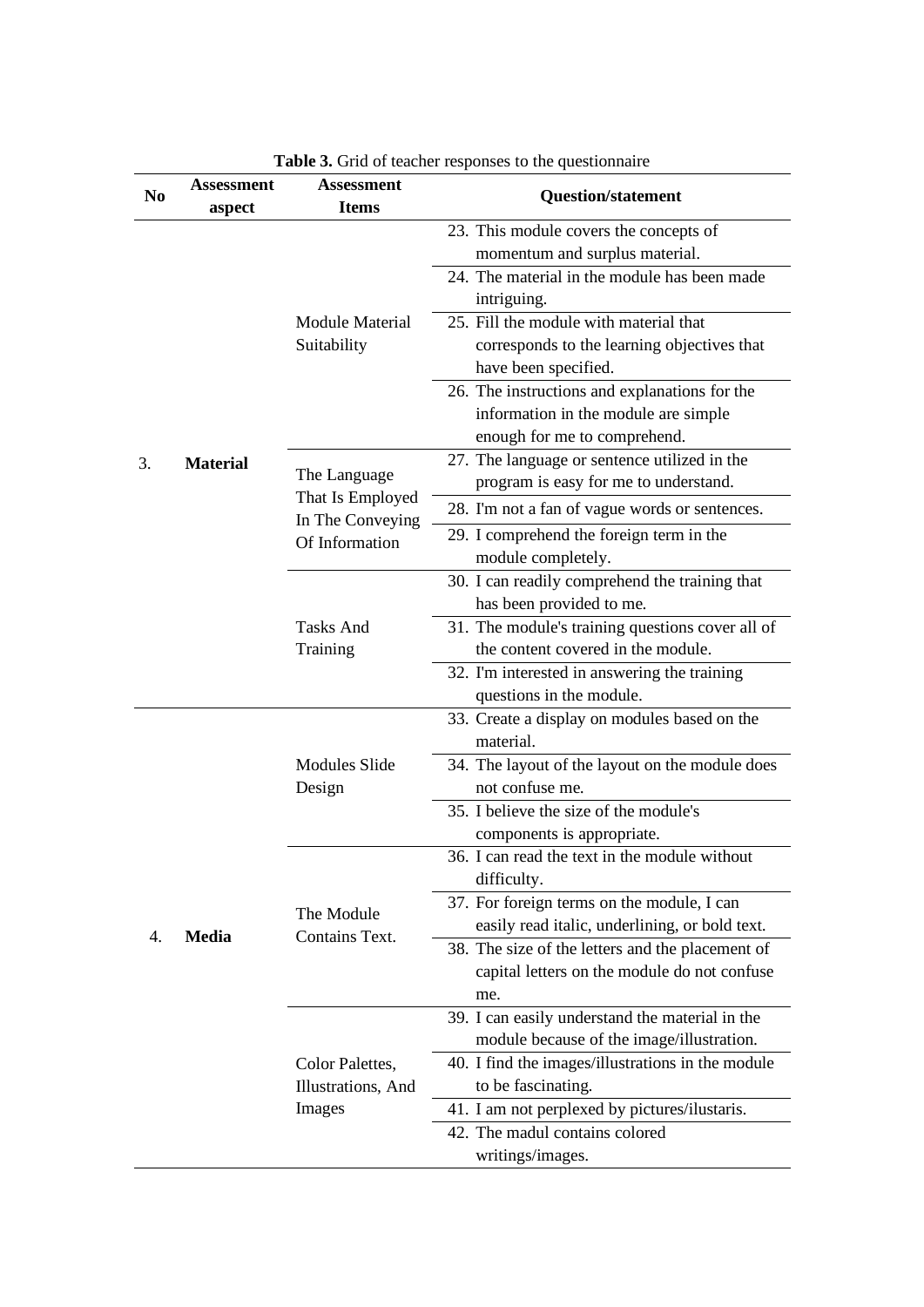|    |                                      |                                                                                | 43. The colors on the modules do not make me                                                                      |
|----|--------------------------------------|--------------------------------------------------------------------------------|-------------------------------------------------------------------------------------------------------------------|
|    |                                      |                                                                                | dizzy, and they are easy to read.<br>44. I find it simple to navigate and use modules.                            |
|    |                                      | Electronic<br>Modules In<br>Action                                             | 45. Electronic modules were delivered in<br>accordance with my requirements.                                      |
|    |                                      | The Compatibility<br>Of The Media                                              | 46. Compared to the print module / regular, the<br>electronic module given is intriguing.                         |
|    |                                      | Utilized With The<br>Teacher's                                                 | 47. I'm interested in pursuing a degree in<br>electronics.                                                        |
|    |                                      | Expectations<br>Interest In<br>Modules                                         | 48. When I use electronics modules to learn<br>momentum and impulse materials, my<br>learning spirit soars.       |
| 5. | <b>Learning in</b><br><b>Modules</b> | Electronic<br><b>Modules Interest</b>                                          | 49. The existence of this electronics module has<br>aided me.                                                     |
|    |                                      | In Modules<br>Operation                                                        | 50. I find learning through e-modules to be<br>more engaging.                                                     |
|    |                                      | Module Of Study<br>Teacher                                                     | 51. The challenges assigned to the module are<br>simple to comprehend.                                            |
|    |                                      | <b>Expectations Are</b><br>Met Through The<br>Usage Of<br>Conformity<br>Media. | 52. My group and I were delighted to overcome<br>an issue offered in the momentum and<br>impulse material module. |
|    | <b>Problem</b>                       | Problem-Based<br><b>Learning Comes</b><br>In A Variety Of                      | 53. This module covers the concepts of<br>momentum and surplus material.                                          |
| 6. | <b>Based</b>                         | Forms.                                                                         |                                                                                                                   |
|    | <b>Learning</b>                      | Problem-Based<br>Learning's<br>Effectiveness                                   | 54. The material in the module has been made<br>intriguing.                                                       |

Source: Faishal, A (2015)

| N <sub>0</sub> | <b>Assessment</b><br>aspect | <b>Assessment Items</b> | <b>Question/statement</b>                                                      |  |
|----------------|-----------------------------|-------------------------|--------------------------------------------------------------------------------|--|
| 1.             |                             |                         | 1. Modules<br>delineate the<br>concepts of<br>momentum and surplus material.   |  |
|                |                             | Module Material         | Material that is in line with KD and GPA                                       |  |
|                | <b>Material</b>             | Suitability             | 3. Materials for modules that are aligned<br>with learning objectives          |  |
|                |                             |                         | 4. The material in the module is explained<br>in an easy-to-understand manner. |  |

**Table 4.** Grid of learner's responses to the questionnaire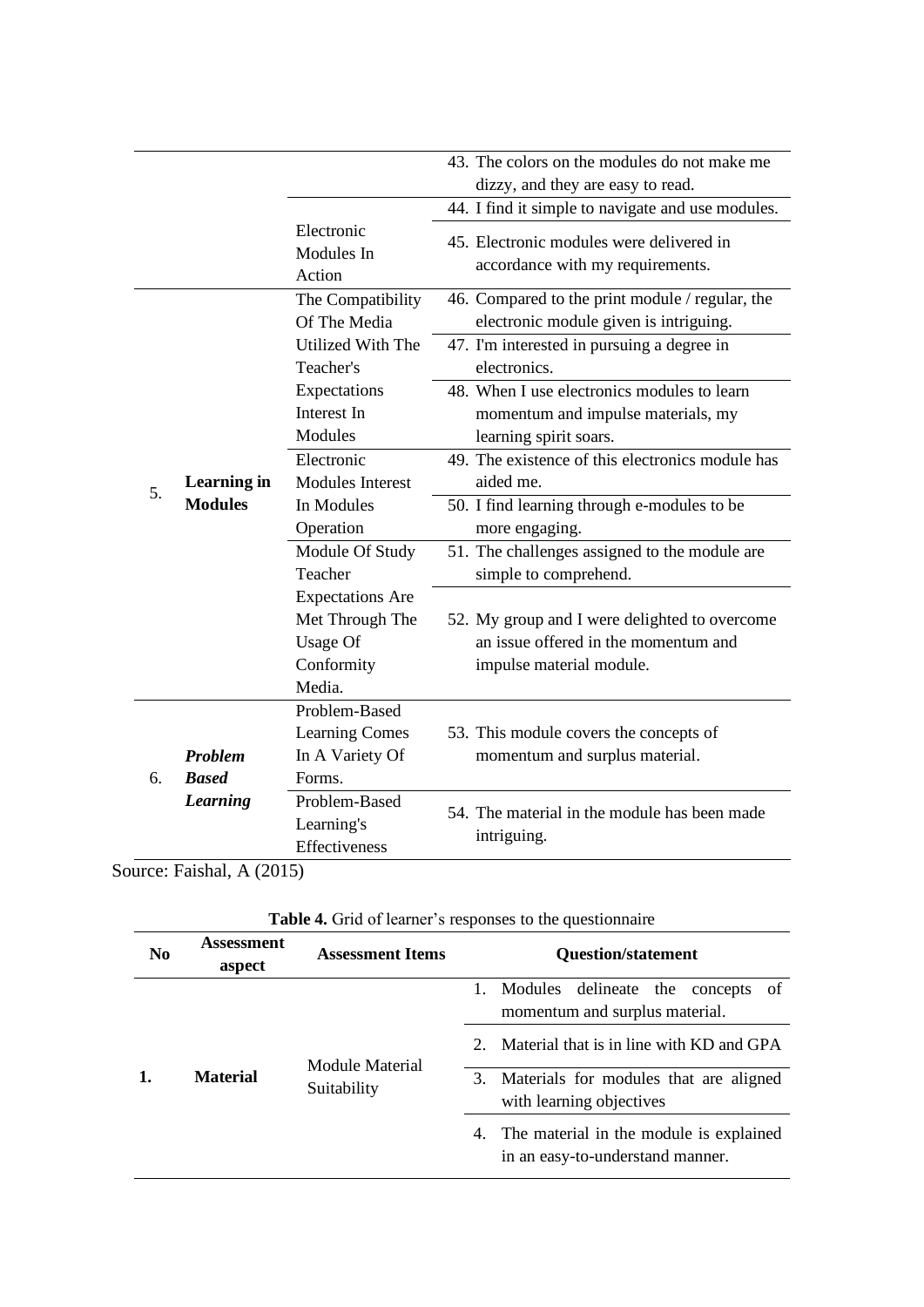|    |                                      | The Language That                               | 5. The phrase or statement is simple to<br>comprehend.                                                                                                                                                                                                                                                                                                                                                                                                                                                                                                                                                                                                                                                                                                                                                                                                                                                  |  |  |
|----|--------------------------------------|-------------------------------------------------|---------------------------------------------------------------------------------------------------------------------------------------------------------------------------------------------------------------------------------------------------------------------------------------------------------------------------------------------------------------------------------------------------------------------------------------------------------------------------------------------------------------------------------------------------------------------------------------------------------------------------------------------------------------------------------------------------------------------------------------------------------------------------------------------------------------------------------------------------------------------------------------------------------|--|--|
|    |                                      | Is Employed In The<br>Conveying Of              | Include sentences that elicit a desire to<br>6.<br>learn.                                                                                                                                                                                                                                                                                                                                                                                                                                                                                                                                                                                                                                                                                                                                                                                                                                               |  |  |
|    |                                      | Information                                     | Modules delineate the concepts<br>of<br>7.<br>motion and excess material.                                                                                                                                                                                                                                                                                                                                                                                                                                                                                                                                                                                                                                                                                                                                                                                                                               |  |  |
|    |                                      |                                                 | 8.<br>KD and GPA-compliant materials                                                                                                                                                                                                                                                                                                                                                                                                                                                                                                                                                                                                                                                                                                                                                                                                                                                                    |  |  |
|    |                                      | <b>Tasks And Training</b>                       | Materials for modules that are aligned<br>9.                                                                                                                                                                                                                                                                                                                                                                                                                                                                                                                                                                                                                                                                                                                                                                                                                                                            |  |  |
|    |                                      |                                                 | 10. The module's material is explained in a<br>straightforward manner.                                                                                                                                                                                                                                                                                                                                                                                                                                                                                                                                                                                                                                                                                                                                                                                                                                  |  |  |
|    |                                      |                                                 | 11. The words or sentences utilized are<br>simple to comprehend.                                                                                                                                                                                                                                                                                                                                                                                                                                                                                                                                                                                                                                                                                                                                                                                                                                        |  |  |
|    |                                      | <b>Modules Slide</b><br>Design                  | 12. Include statements that encourage a<br>learning mindset.                                                                                                                                                                                                                                                                                                                                                                                                                                                                                                                                                                                                                                                                                                                                                                                                                                            |  |  |
|    |                                      |                                                 | with the learning objectives<br>13. The module's component sizes<br>are<br>acceptable.<br>14. The text used is simple to read.<br>15. Foreign terms are italicized, underlined,<br>or bolded.<br>16. The<br>font sizes<br>and capital letter<br>placement on the module are adequate<br>and appropriate.<br>17. There are images/illustrations that can<br>help you grasp the topic better.<br>18. The images/illustrations that already<br>exist are clear and fascinating.<br>19. The<br>module's<br>of<br>components<br>are<br>sufficient size.<br>20. The text that has been used is simple to<br>understand.<br>21. Foreign terms are italicized, underlined,<br>or bold.<br>22. The<br>capital<br>font<br>sizes<br>and<br>letter<br>placement on the module are adequate.<br>23. There are images/illustrations that can<br>help with comprehension.<br>24. The images/illustrations that are now |  |  |
|    |                                      |                                                 |                                                                                                                                                                                                                                                                                                                                                                                                                                                                                                                                                                                                                                                                                                                                                                                                                                                                                                         |  |  |
|    |                                      | The Module<br>Contains Text.                    |                                                                                                                                                                                                                                                                                                                                                                                                                                                                                                                                                                                                                                                                                                                                                                                                                                                                                                         |  |  |
|    |                                      |                                                 |                                                                                                                                                                                                                                                                                                                                                                                                                                                                                                                                                                                                                                                                                                                                                                                                                                                                                                         |  |  |
| 2. | <b>Media</b>                         |                                                 |                                                                                                                                                                                                                                                                                                                                                                                                                                                                                                                                                                                                                                                                                                                                                                                                                                                                                                         |  |  |
|    |                                      | Color Palettes,<br>Illustrations, And<br>Images |                                                                                                                                                                                                                                                                                                                                                                                                                                                                                                                                                                                                                                                                                                                                                                                                                                                                                                         |  |  |
|    |                                      |                                                 |                                                                                                                                                                                                                                                                                                                                                                                                                                                                                                                                                                                                                                                                                                                                                                                                                                                                                                         |  |  |
|    |                                      |                                                 |                                                                                                                                                                                                                                                                                                                                                                                                                                                                                                                                                                                                                                                                                                                                                                                                                                                                                                         |  |  |
|    |                                      |                                                 |                                                                                                                                                                                                                                                                                                                                                                                                                                                                                                                                                                                                                                                                                                                                                                                                                                                                                                         |  |  |
|    |                                      |                                                 |                                                                                                                                                                                                                                                                                                                                                                                                                                                                                                                                                                                                                                                                                                                                                                                                                                                                                                         |  |  |
|    |                                      | In Modules                                      |                                                                                                                                                                                                                                                                                                                                                                                                                                                                                                                                                                                                                                                                                                                                                                                                                                                                                                         |  |  |
|    |                                      | Operation                                       |                                                                                                                                                                                                                                                                                                                                                                                                                                                                                                                                                                                                                                                                                                                                                                                                                                                                                                         |  |  |
|    |                                      |                                                 |                                                                                                                                                                                                                                                                                                                                                                                                                                                                                                                                                                                                                                                                                                                                                                                                                                                                                                         |  |  |
|    |                                      | The Compatibility Of                            |                                                                                                                                                                                                                                                                                                                                                                                                                                                                                                                                                                                                                                                                                                                                                                                                                                                                                                         |  |  |
|    |                                      | The Media Utilized<br>With The Teacher's        |                                                                                                                                                                                                                                                                                                                                                                                                                                                                                                                                                                                                                                                                                                                                                                                                                                                                                                         |  |  |
|    |                                      | <b>Expectations Interest</b>                    | available are clear and engaging.                                                                                                                                                                                                                                                                                                                                                                                                                                                                                                                                                                                                                                                                                                                                                                                                                                                                       |  |  |
| 3. | <b>Learning</b> in<br><b>Modules</b> | In Modules                                      |                                                                                                                                                                                                                                                                                                                                                                                                                                                                                                                                                                                                                                                                                                                                                                                                                                                                                                         |  |  |
|    |                                      | <b>Electronic Modules</b>                       | 25. Students are more enthusiastic about                                                                                                                                                                                                                                                                                                                                                                                                                                                                                                                                                                                                                                                                                                                                                                                                                                                                |  |  |
|    |                                      | <b>Interest In Modules</b>                      | learning with electronic modules.                                                                                                                                                                                                                                                                                                                                                                                                                                                                                                                                                                                                                                                                                                                                                                                                                                                                       |  |  |
|    |                                      | Operation                                       | 26. Learners' desire in learning momentum<br>and impulse content grows.                                                                                                                                                                                                                                                                                                                                                                                                                                                                                                                                                                                                                                                                                                                                                                                                                                 |  |  |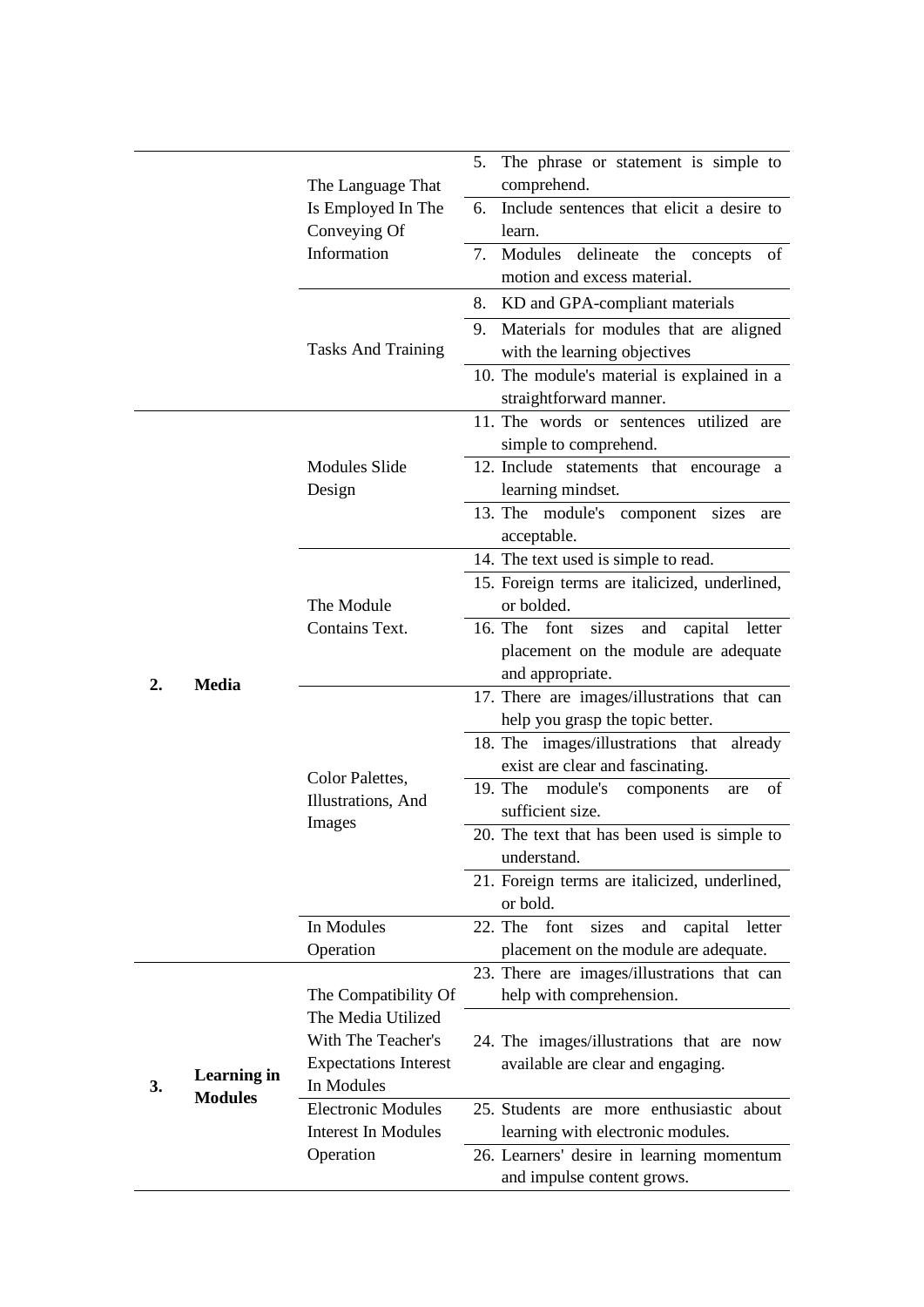|                             | Module Of Study |                     | 27. The electronics module has aided the                                   |  |
|-----------------------------|-----------------|---------------------|----------------------------------------------------------------------------|--|
| <b>Teacher Expectations</b> |                 |                     | teacher.                                                                   |  |
|                             |                 | Are Met Through     |                                                                            |  |
|                             |                 | The Usage Of        | 28. Learning is more fascinating when it is                                |  |
|                             |                 | Conformity Media.   | done in a fun way.                                                         |  |
|                             |                 | Problem-Based       |                                                                            |  |
|                             | <b>Problem</b>  | Learning Comes In   | 29. Variations in problems pique learners'<br>interest in addressing them. |  |
|                             | <b>Based</b>    | A Variety Of Forms. |                                                                            |  |
| 4.                          |                 | Problem-Based       |                                                                            |  |
|                             | Learning        | Learning's          | 30. The problems in the module can assist                                  |  |
|                             |                 | Effectiveness       | learners in comprehending the idea.                                        |  |

Source : Faishal, A (2015)

## **Data Analysis**

The data used in this study came from an analysis of the results of material and media experts' validation of the e module to determine whether it is suitable for use in the teaching and learning process. The eligibility criteria are measured by a percentage calculated using the formula percentage of eligibility

$$
score = \frac{Total\ score\ obtained}{overall\ score} \ 100\%
$$

Then, using the calc, the data was acquired from the questionnaire response analysis of students and teachers. According to table 5, the range of the percentage value of the questionnaire data is divided into four parts using this equation.

| N <sub>0</sub> | Category                                                                 | Level                               |
|----------------|--------------------------------------------------------------------------|-------------------------------------|
|                | Very Good                                                                | Quartil $3 < x <$ Score Maksimum    |
|                | Good                                                                     | Median $\lt x \lt$ Quartil 3        |
|                | Poor                                                                     | Quartil $1 < x <$ Median            |
| 4              | Not Good                                                                 | Score Minimum $\lt x \lt$ Quartil 1 |
|                | $\Gamma_{\text{out}}$ $\sim$ $V_{\text{in}}$ $\sim$ $1/201$ $\epsilon$ ) |                                     |

**Table 5.** Table Scores On The Teacher And Student Response Questionnaire

Source : Yusrizal (2016)

In order to develop student participation in the research process, more data was acquired from the examination of pretest and posttest students' test questions in this study. Syaifudin (2011), a moderate increase in the outcomes of the study of students' scores before and after teaching and learning activities is a sign of research and development effectiveness. The analysis' conclusions are derived by doing the following calculations using the N-Gain formula:

*Theory N* – *Gain* = 
$$
\frac{Postlets Value - Pretest Value}{Maximum Value - Presets Value}
$$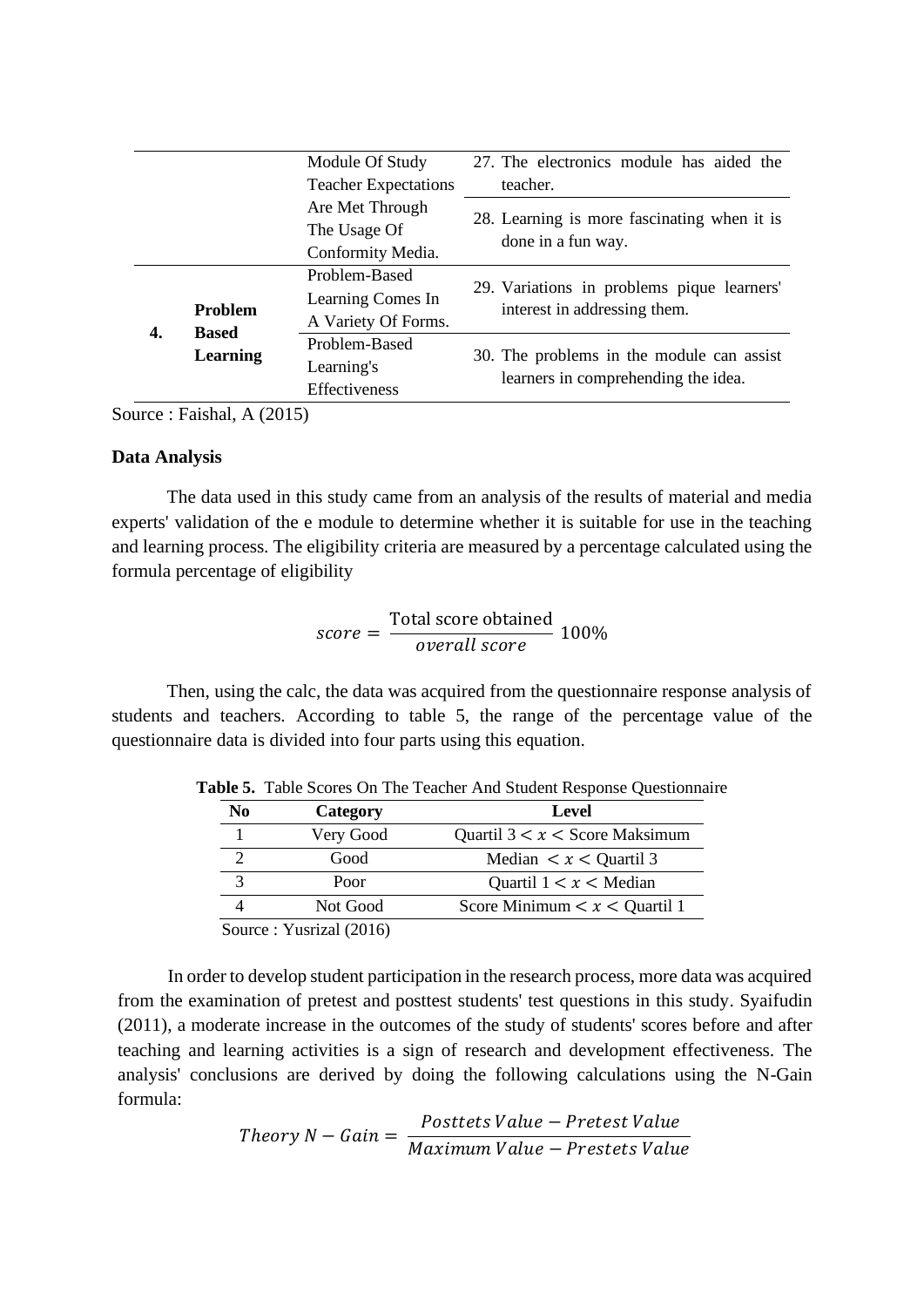Based on the above equation, the N-Gain criteria will be shown in accordance with the following table:

|        | Table 6. Table of N-Gain Criteria |        |  |  |
|--------|-----------------------------------|--------|--|--|
| No     | N-Gain Value                      | Level  |  |  |
|        | $\geq 0.7$                        | High   |  |  |
|        | $0.7 \geq N$ -Gain $\geq 0.3$     | Medium |  |  |
|        | $\leq 0.3$                        | Low    |  |  |
| $\sim$ | −<br>$1/2$ $(2)$                  |        |  |  |

Source : Farah (2017)

## **RESULTS AND DISCUSSION**

The model employed in this PBL-based e-module development study is based on an adaption of Thiagarajan's (1974) 4D model, which comprises the following processes:

## **1.** *Define*

Previous researchers have found flaws that are deemed to be a difficulty in the teaching and learning process of students, particularly in physics learning materials, at this stage of definition. The researchers then looked at instructor, student, and learning material requirements.

The researchers analyzed the textbooks that had been delivered to the school, and they also conducted a few interviews with teachers and students at this point. The findings of the textbook analysis show that textbooks quickly bore students and reduce their interest in learning, particularly in physics textbooks, that writing is not too tight and monotonous, and that pictures that are sometimes difficult for students to understand make textbooks less appealing. The researcher conducted an analysis of the old LKPD and also analyzed the need to obtain information on how the willingness of LKPD was in accordance with the 2013 curriculum (Rahmah, S., 2020).

According to the findings of the study, teachers and students require instructional material companions who are willing to engage students' enthusiasm in learning. Researchers decided to create an electronics module because they believe it will make it easier for students to access the module from anywhere by simply carrying a smartphone and an E-book. This problembased module will also engage students in the learning process because they will be expected to solve the issues in the module whether they are solved at school or at home.

The foundation for creating a product in the form of a module. Teachers require instructional materials. Like a colored module with interesting images/illustrations. I also need modules for the teacher that can properly explain the content and complete it in simple language that students can understand, as well as representations that are unique (Handayani, R.A. et. al., 2018).

## **2.** *Design*

Herry Setyawan, a physics instructor from SMA Negeri 2 Sarolangun, built a module for the researcher. S. Pd, M. Si. The modules were designed to be more engaging and colorful, and the researchers also used PBL-based learning methodologies to create them. On the website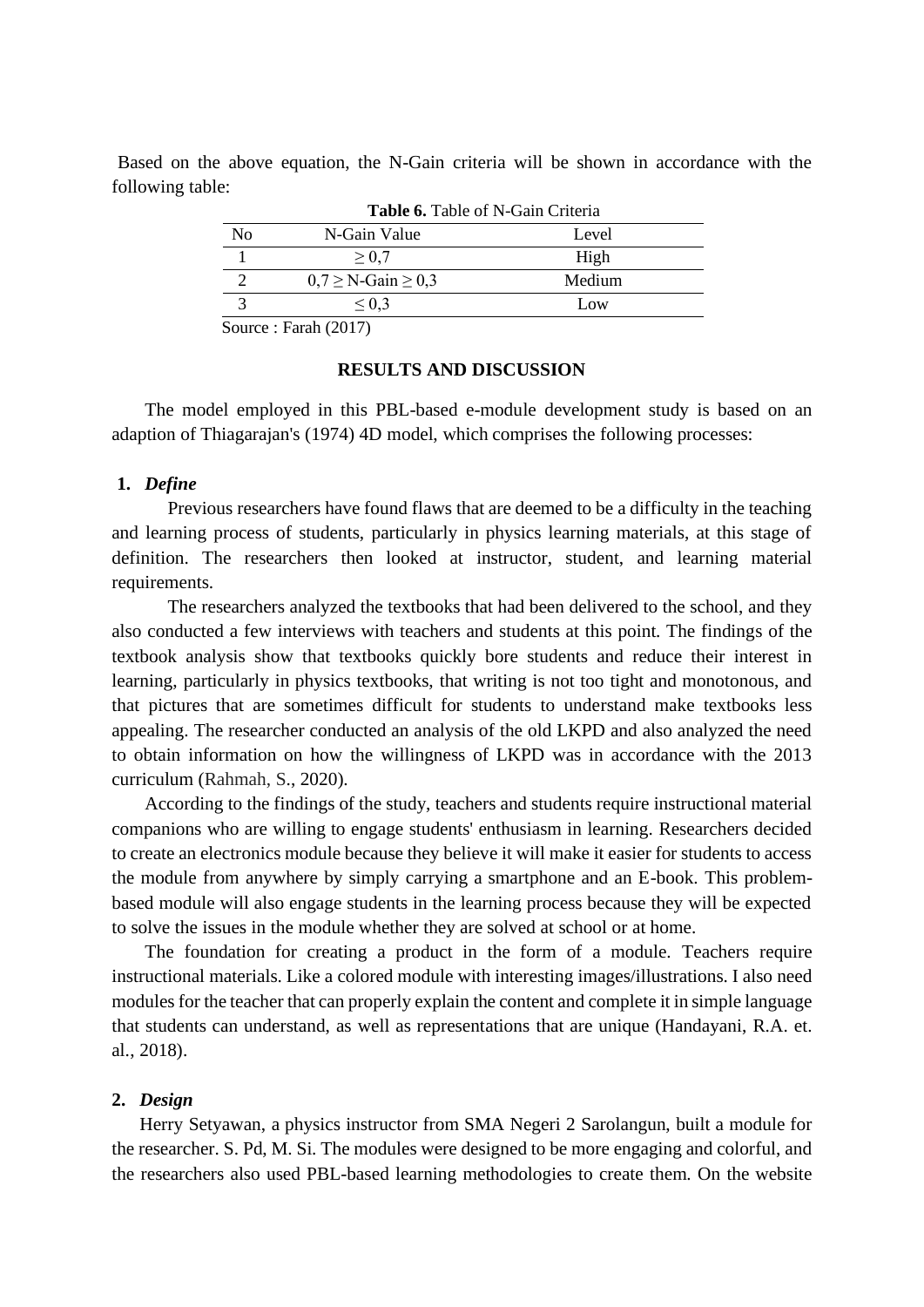www.bosspedia.com, you can find the developed module. The module's initial design was less appealing and colorful for students, therefore researchers altered the background, then the lettering, and finally the colors to make it more appealing to students. Developing products in accordance with the conditions and needs of students. The first step in development starts with determining the media and approach to be used. The choice of approach is done by analyzing the results of the first stage. After that, designing the product design, namely video (Serevina, V., et. al., 2021).

The researcher updated the design of the module after it was created in order to pique students' interest in reading it, not just in terms of color and background design, but also in terms of the electronic design of the module itself. The researcher also altered the writing style so that students would not become bored while reading the electronics module. The choice of colors and text is carefully tailored to the eyes so that reading does not cause discomfort. The attractiveness of the module, one of which is the contrasting color and background with the text, is also necessary to make the content simpler to read (Paulinan, H., 2001). As shown in the illustration below:

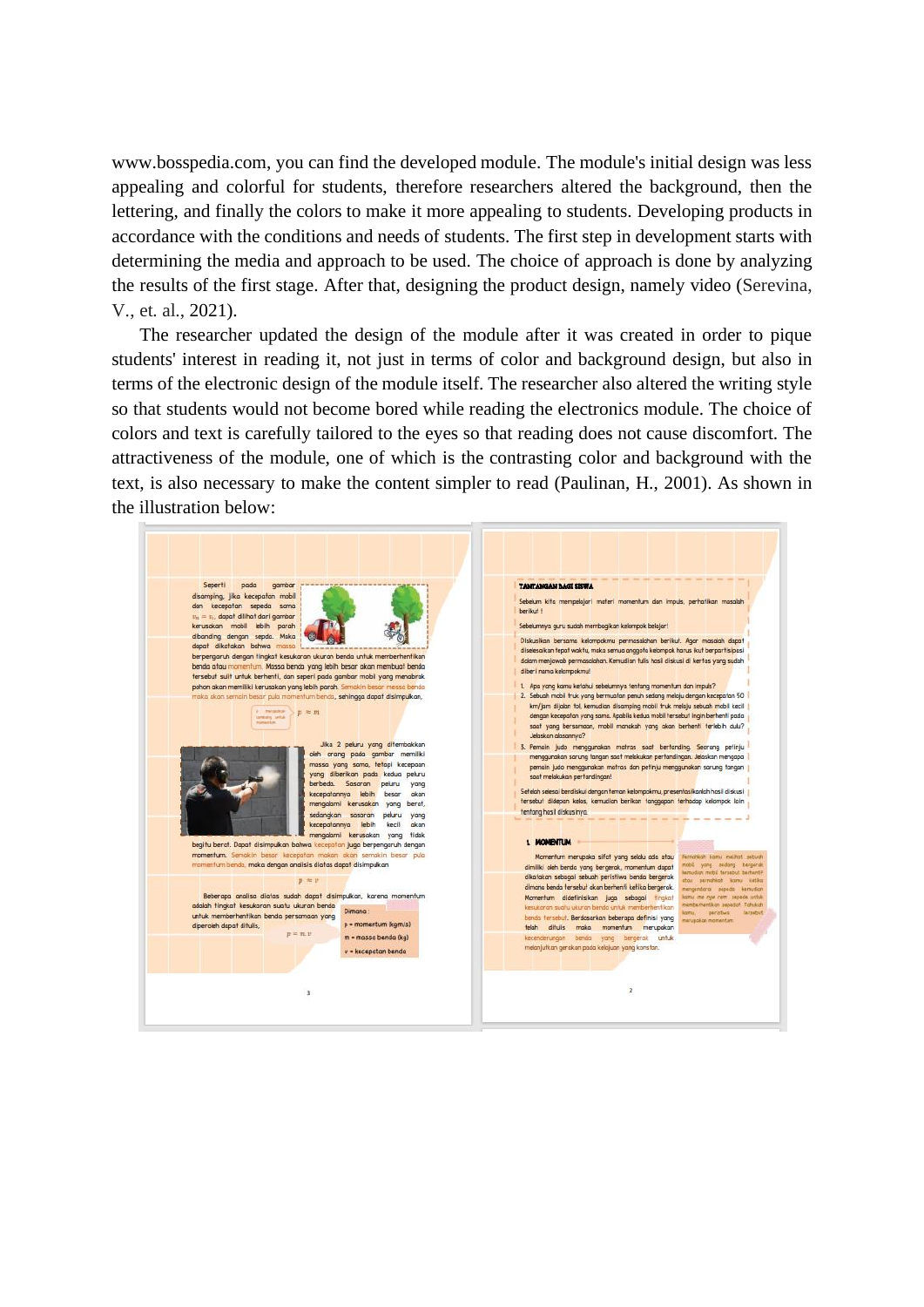

**Figure 1.** shows the developed E Module.

# **3.** *Develop*

The researchers not only developed the module's color, writing, and electronic background during the development stage, but they also developed a module based on a problem-based learning method, also known as a problem-based learning method, because Herry's module was not based on any learning method. This problem-based development is thought to be very exciting for students' learning interests because students would feel challenged before they understand the notion of learning and the concept of the learning material will be easy to understand.

At this stage the researcher is assisted by a team of experts consisting of 1 lecturer and 1 teacher to assess the developed LKPD. Before the LKPD based on the scientific approach using the group investigation model on the collision material was validated by a team of experts, the expert team first assessed and provided suggestions so as to produce LKPD that could be used in learning (Rahmah, S., 2020).

Researchers create puzzles based on real-life scenarios and involving the concepts of momentum and impulse material. The placement of the problems is in accordance with the learning activities in the electronics module, ensuring that the concept of the material received is sequential and that students are not confused when studying independently using the researchers' electronics module.

Students are expected to study hard and answer every problem in the module after the group is formed and the modules are distributed. After learning how to use the electronic module that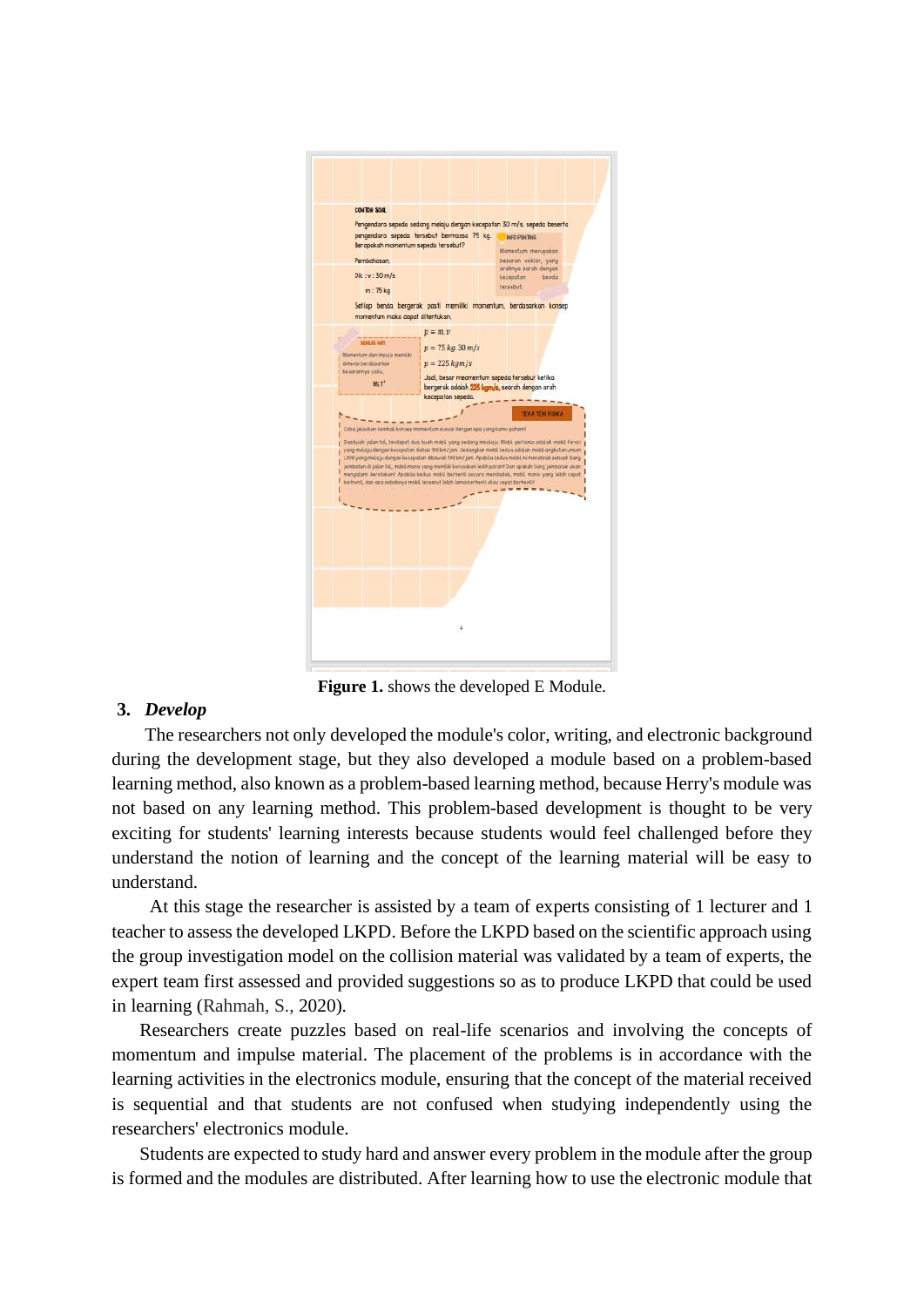was provided, students will be given response questionnaires and posttest sheets to complete after learning how to use the electronic module.

## **4.** *Disseminate*

This is the stage in which the researcher's electronics module is handed to students and teachers in the schools where it will be distributed, one of which being SMA Negeri 1 Tangse. The distribution of electronic modules created by researchers is done using WhatsApp, a popular chat tool among students and teachers. The platform where the video is uploaded (YouTube) can be accessed anywhere and anytime with a smartphone or laptop. YouTube also has a facility to speed up/slow down videos, so students can take part in lessons according to their learning abilities (Serevina, V., et. al., 2021).

Students are expected to study hard and answer every problem in the module after the group is formed and the modules are distributed. After learning how to utilize the electronic module that has been delivered, students will be given response questionnaires and posttest papers to fill out. The purpose of providing questionnaires and test papers at this stage is to assess students' interest in the module as well as their level of understanding after learning how to utilize the electronics module.

With percentages of 84.85 and 78.4, the validation of material experts and media experts yields a solid and extremely realistic category. The findings of the student and teacher questionnaire response analysis also yielded a high average answer, indicating that the electronics module is appropriate for use in the teaching and learning process. The findings of the examination of the test questions given to the students revealed that 13 individuals received high N-Gain scores, 15 people received medium N-Gain scores, and two people had low N-Gain scores, with the average N-Gain scores. The N-Gain table below has the gain of 0.6.

| <b>Table 7.</b> The N-Gain results |                              |          |                 |  |
|------------------------------------|------------------------------|----------|-----------------|--|
| No                                 | N-Gain Value                 | Category | <b>Students</b> |  |
|                                    | >0.7                         | High     | 13              |  |
|                                    | $\geq 0.7$ N-Gain $\geq 0.3$ | Medium   | 15              |  |
|                                    | < 0.3                        | Low      |                 |  |

As a result, it can be concluded that e-Module based on PBL on the physics learning of momentum and impulse material physics is capable of increasing understanding in class learners X MIPA SMAN 1 Tangse and e-Module based on PBL modules on the physics learning of momentum and impulse materials developed are worthy of use as one of the learning media in the classroom. Problem-based learning is an innovation in learning because with problem-based learning, students' thinking abilities are actually maximized to hammer the prose of group work so that learners can sharpen, test, and build their thinking skills continually (Rusman, 2011). The results of the N-Gain table show that students' grasp of momentum and impulse material has improved as a result of employing module electronics.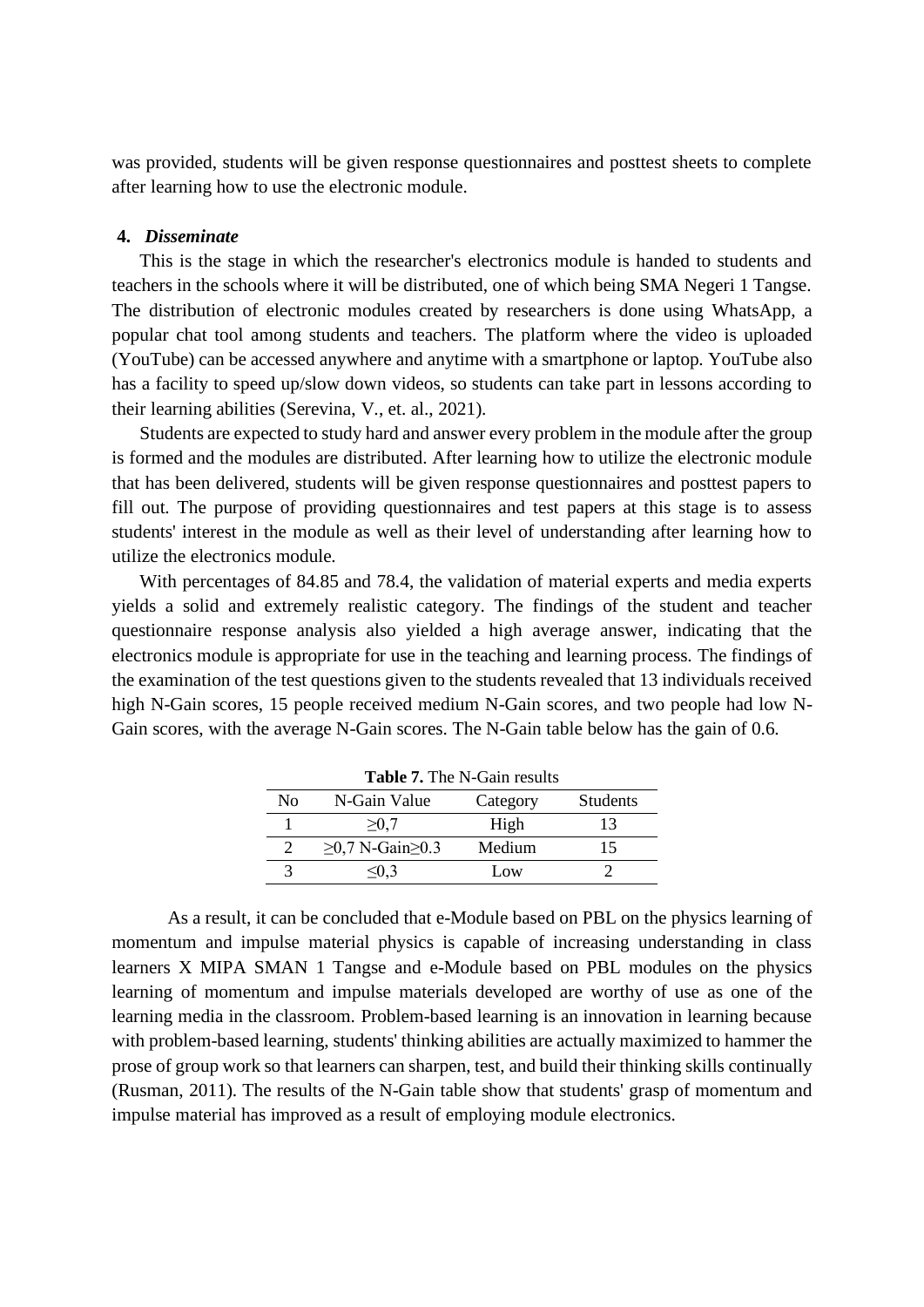# **CONCLUSIONS**

Based on the data and analysis, the following conclusions can be drawn, The produced module is suitable for distribution and use in teaching and learning activities, as evidenced by the validation results, teacher and student reactions, and pre- and post-test results.

According to the findings of the N-Gain study, the e-Module based on PBL in the physics learning of momentum and impulse material can help students grasp the material's concept more easily. PBL (problem-based learning) is a learning style that focuses on guiding students to think critically about learning materials by posing problems.

#### **Acknowledgements**

Thank you to the guiding lecturer, all staff and physics lecturers, as well as comradesin-arms who have provided support and inspiration so that we can complete all lecture issues.

## **References**

- Daryanto, D. (2013). Menyusun modul bahan ajar untuk persiapan guru dalam mengajar. *Yogyakarta: Gava Media*.
- Faishal, A. (2015). Pengembangan E-Modul Pembelajaran Pneumatik Pada Mata Pelajaran Proses Dasar Kejuruan Mesin Di Smk N 3 Yogyakarta. *Jurnal Pendidikan Teknik Mekatronika*, *5*(5).
- Hamid, A., Ngadimin, N., & Azwi, N. (2020). The Development of Student Worksheet to Support ICARE Learning Model on Optical Equipment Material. *Asian Journal of Science Education*, *2*(1), 56-63.
- Handayani, R. A. (2016). *Pengembangan Modul Fisika Multirepresentasi Berbasis Problem Based Learning pada Materi Dinamika Rotasi dan Kesetimbangan Benda Tegar untuk Meningkatkan Keterampilan Berpikir Kritis Siswa SMA Kelas XI* (Doctoral dissertation, UNS (Sebelas Maret University)).
- Hasanah, T. A. N., Huda, C., & Kurniawati, M. (2017). Pengembangan modul pembelajaran fisika berbasis problem based learning (PBL) pada materi gelombang bunyi untuk siswa SMA kelas XII. *Momentum: Physics Education Journal*, 56-65.
- Paulinan, H. (2001). *Penulisan Bahan Ajar.* Jakarta: Pusat Antar Universitas dan Pengembangan Aktifitas Intruksional: Direktotorat Jeeral Pendidikan Tinggi, Depdiknas.
- Rahmah, S., Ngadimin, N., & Halim, A. (2020). Development of Student Worksheets Based on a Scientific Approach using the Group Investigation Model. *Asian Journal of Science Education*, *2*(2), 128-142.
- Rusman. (2011). *Model-model pembelajaran: Mengembangkan profesionalisme guru*. Rajawali Pers/PT Raja Grafindo Persada.